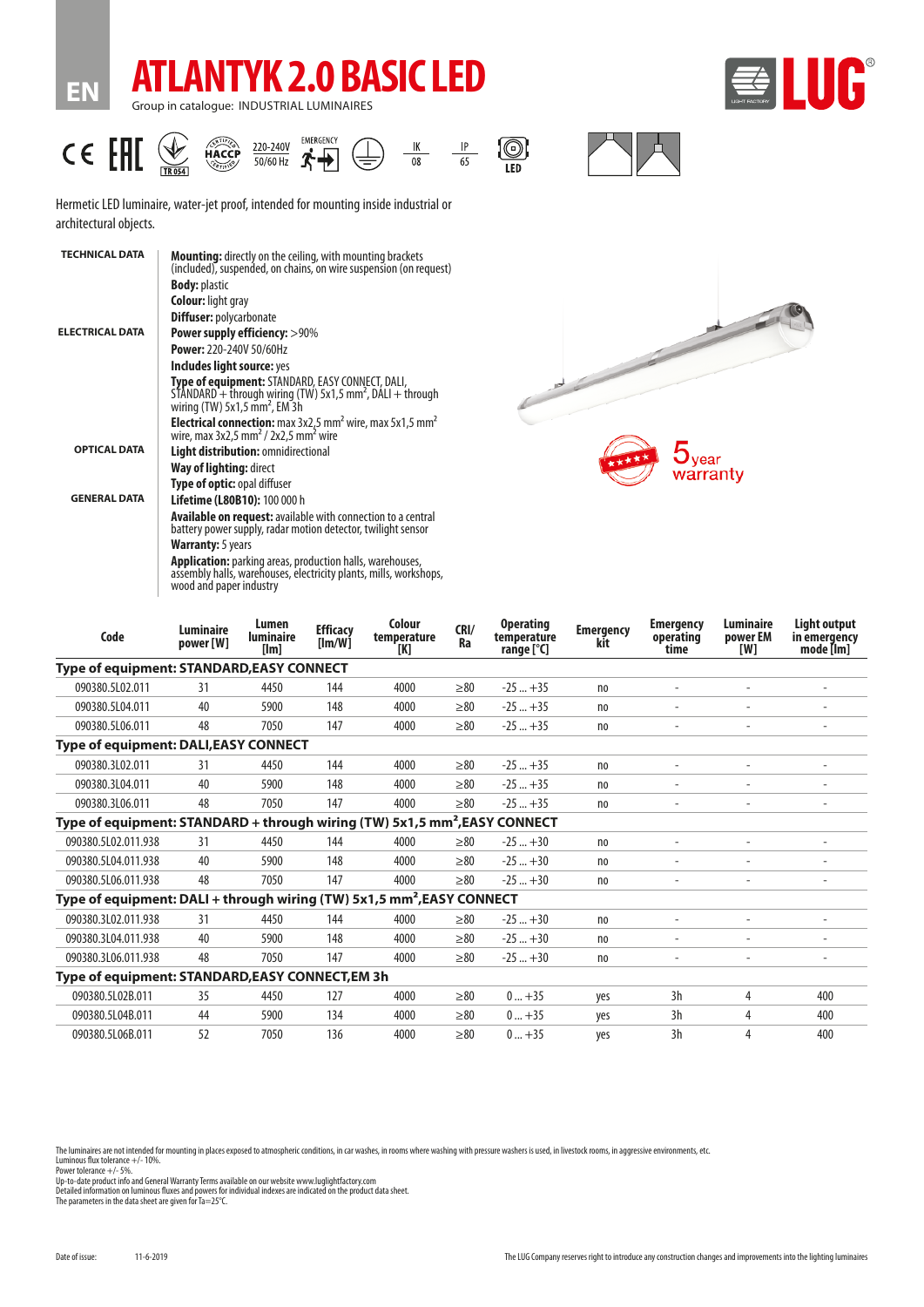# **ATLANTYK 2.0 BASIC LED** Group in catalogue: INDUSTRIAL LUMINAIRES

| Code                                                                                      | <b>Dimensions</b><br>[mm]<br>i w H | <b>Mounting</b><br>dimensions [mm]<br>D | <b>Pallet</b><br>quantity | <b>Net</b><br>weight<br>[kq] |  |
|-------------------------------------------------------------------------------------------|------------------------------------|-----------------------------------------|---------------------------|------------------------------|--|
| Type of equipment: STANDARD, EASY CONNECT                                                 |                                    |                                         |                           |                              |  |
| 090380.5L02.011                                                                           | 1245 100 90                        | 766                                     | 105                       | 1.7                          |  |
| 090380.5L04.011                                                                           | 1245 100 90                        | 766                                     | 105                       | 1.7                          |  |
| 090380.5L06.011                                                                           | 1245 100 90                        | 766                                     | 105                       | 1.7                          |  |
| <b>Type of equipment: DALI, EASY CONNECT</b>                                              |                                    |                                         |                           |                              |  |
| 090380.3L02.011                                                                           | 1245 100 90                        | 766                                     | 105                       | 1.7                          |  |
| 090380.3L04.011                                                                           | 1245 100 90                        | 766                                     | 105                       | 1.7                          |  |
| 090380.3L06.011                                                                           | 1245 100 90                        | 766                                     | 105                       | 1.7                          |  |
| Type of equipment: STANDARD + through wiring (TW) 5x1,5<br>mm <sup>2</sup> , EASY CONNECT |                                    |                                         |                           |                              |  |
| 090380.5L02.011.938                                                                       | 1245 100 90                        | 766                                     | 105                       | 1.8                          |  |
| 090380.5L04.011.938                                                                       | 1245 100 90                        | 766                                     | 105                       | 1.8                          |  |
| 090380.5L06.011.938                                                                       | 1245 100 90                        | 766                                     | 105                       | 1.8                          |  |
| Type of equipment: DALI + through wiring (TW) 5x1,5<br>mm <sup>2</sup> , EASY CONNECT     |                                    |                                         |                           |                              |  |
| 090380.3L02.011.938                                                                       | 1245 100 90                        | 766                                     | 105                       | 1.8                          |  |
| 090380.3L04.011.938                                                                       | 1245 100 90                        | 766                                     | 105                       | 1.8                          |  |
| 090380.3L06.011.938                                                                       | 1245 100 90                        | 766                                     | 105                       | 1.8                          |  |
| Type of equipment: STANDARD, EASY CONNECT, EM 3h                                          |                                    |                                         |                           |                              |  |
| 090380.5L02B.011                                                                          | 1245 100 90                        | 766                                     | 105                       | 2.4                          |  |
| 090380.5L04B.011                                                                          | 1245 100 90                        | 766                                     | 105                       | 2.4                          |  |
| 090380.5L06B.011                                                                          | 1245 100 90                        | 766                                     | 105                       | 2.4                          |  |



LUG®

 $|\mathbf{E}|\$ 

# **OTHER PICTURES**

**EN**



Version with 3h emergency module

### **ACCESSORIES**



150022.00986 ATLANTYK 2.0 LED through wiring end cap gray 150060.00987 Gripper (1 pcs.)

The luminaires are not intended for mounting in places exposed to atmospheric conditions, in car washes, in rooms where washing with pressure washers is used, in livestock rooms, in aggressive environments, etc. Luminous flux tolerance +/- 10%.

Power tolerance +/- 5%.<br>Up-to-date product info and General Warranty Terms available on our website www.luglightfactory.com<br>Detailed information on luminous fluxes and powers for individual indexes are indicated on the pro